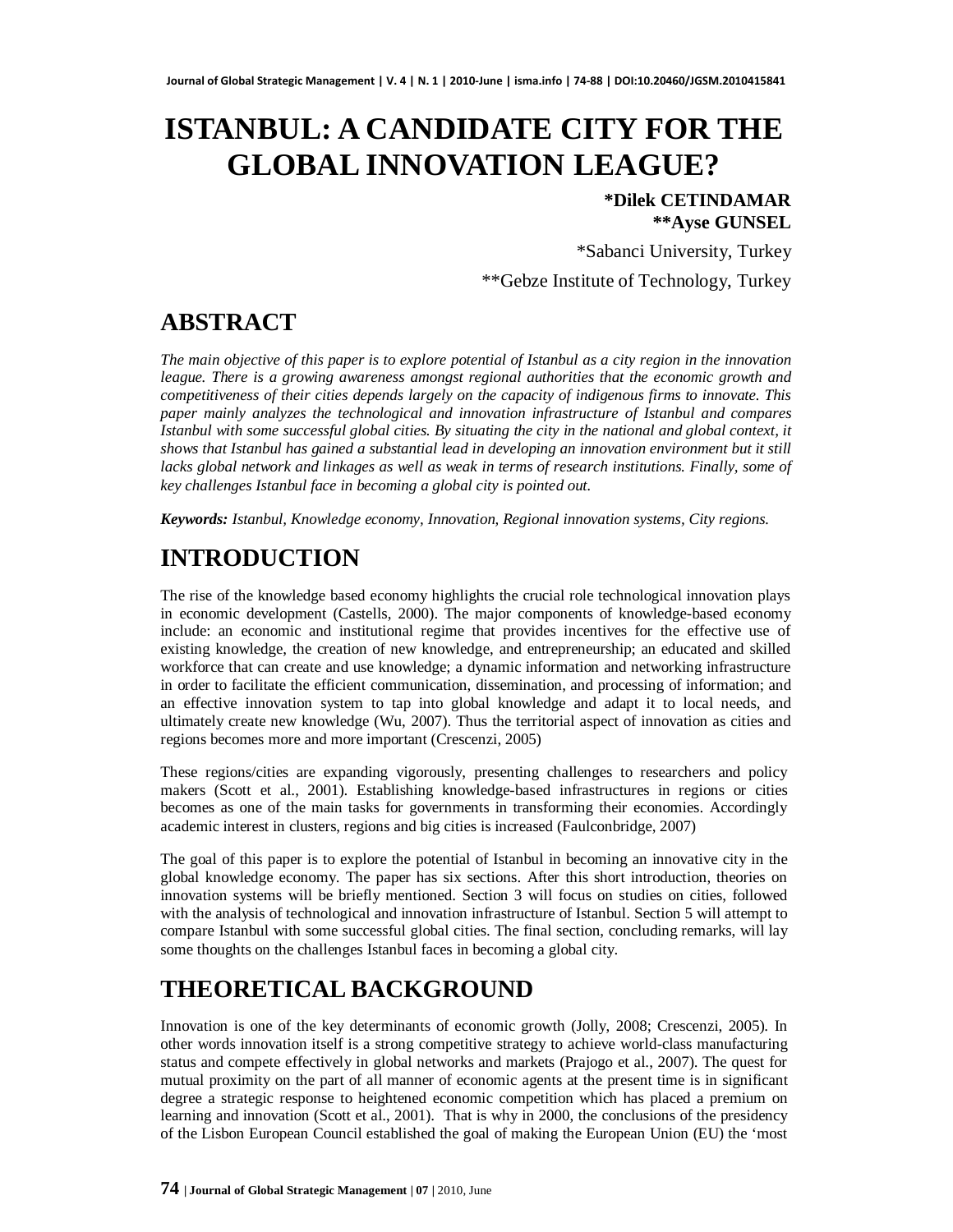innovative and dynamic knowledge based economy in the world', known as the 'Lisbon Strategy' (Crescenzi et al., 2007).

.As a collective learning and socially embedded process, innovation is crucially dependent on tacit knowledge and untraded interdependencies (Crescenzi, 2005). Successful innovation requires not only brilliant scientists; but also everyone from top management to employees in its R&D, finance, production and marketing divisions. It involves high-quality decision-making, long-range planning, motivation and management techniques and co-ordination. Accordingly, the innovation performance of a firm is determined not only by "hard" factors such as R&D manpower and R&D investment, but also by certain "soft" factors such as management practices and governance structures (Fu, 2008). Therefore as stated in the Lisbon strategy, innovations are not generated just by actors being individuals, organizations or institutions but also by complex patterns of interactions between them these actors. Actors and interactions among them form the basis of innovation systems that generate, adopt, and transform innovations into the context (Almeida et al., 2008). Innovation systems are sources of learning and innovation for nations and regions (Berger and Diez, 2006).

Networking/collaboration with local firms and organizations has always played a major role in economic theories (Faulconbridge, 2007). There has been a rapidly growing literature on this topic during the 1990s (Freeman, 2001). A basic idea of the literature on innovation systems is that it is the entire productive system rather than the firm itself that should be considered in order to understand differentiated business performance (Eraydin and Köroðlu, 2005).

Innovation systems are classified in many dimensions. For example, at the macro level, there is national innovation system (NIS). NIS is a set of institutions whose interactions determine the innovative performance of national firms. It is composed of elements and relationships which interact in the production, diffusion and use of new and economically useful knowledge (Godin, 2007). The NIS approach is theoretically rooted in institutional and evolutionary economics (Berger and Diez, 2006).

Another level where innovation systems are built upon is regions or clusters, whereby the borders of regions differ from a city to cross-border geographical units such as Kyongbuk-Taegu in South Korea and Santa Catharina in Brazil (Crescenzi, 2005). While much of innovation literature insists on the central importance of national systems; sub-national entities, such as provinces, industrial districts, cities or "Silicon Valleys" are conceived as more important than the nation-state (Freeman, 2001). Kyongbuk-Taegu in South Korea and Santa Catarina in Brazil are a few examples of successful innovative regions (Cooke, 2001).

Considering that territories with their social, cultural, and institutional realm are fundamental for successful innovation, some researchers claimed the end of the nation state and the rise of the regions (Ohmae, 1995). Even though these claims seemed exaggerated, they have stimulated strong research interest in various regions. In the field of innovation research, this led to the formulation of the concept of 'Regional Systems of Innovation' (RSI) (Berger and Diez, 2006; Crescenzi, 2005).

Often four criteria are mentioned to define a region: (I) a region must not have a determinate size; (II) it is homogeneous in terms of specific criteria; (III) it can be distinguished from bordering areas by a particular kind of association of related features; and (IV) it possesses some kind of internal cohesion (Cooke, 2001).

To define a region from an economic perspective, sometimes the concept of industrial cluster is used (Porter 1998). Clusters can be characterized as a dense network of economic actors, who work together very closely and who have intensive exchange relationships. On the other hand regional cluster defined as a spatial and industrial concentration of firms (Bresnahan et al., 2001). Indeed RSI is a cluster; dedicated to create inventions in which there is high geographic concentration. However regions can have more than one economic cluster. For instance, Silicon Valley is a large complex including ICT and biotechnology clusters, if we define it economically (Niosi and Bonik, 2005).

Proximity plays a major role on networks and interaction density within RIS context; this fact is in general attributed to the tacit nature of a relevant part of knowledge. Tacit knowledge "is best shared through face-to-face interactions between partners who already share some basic commonalities: the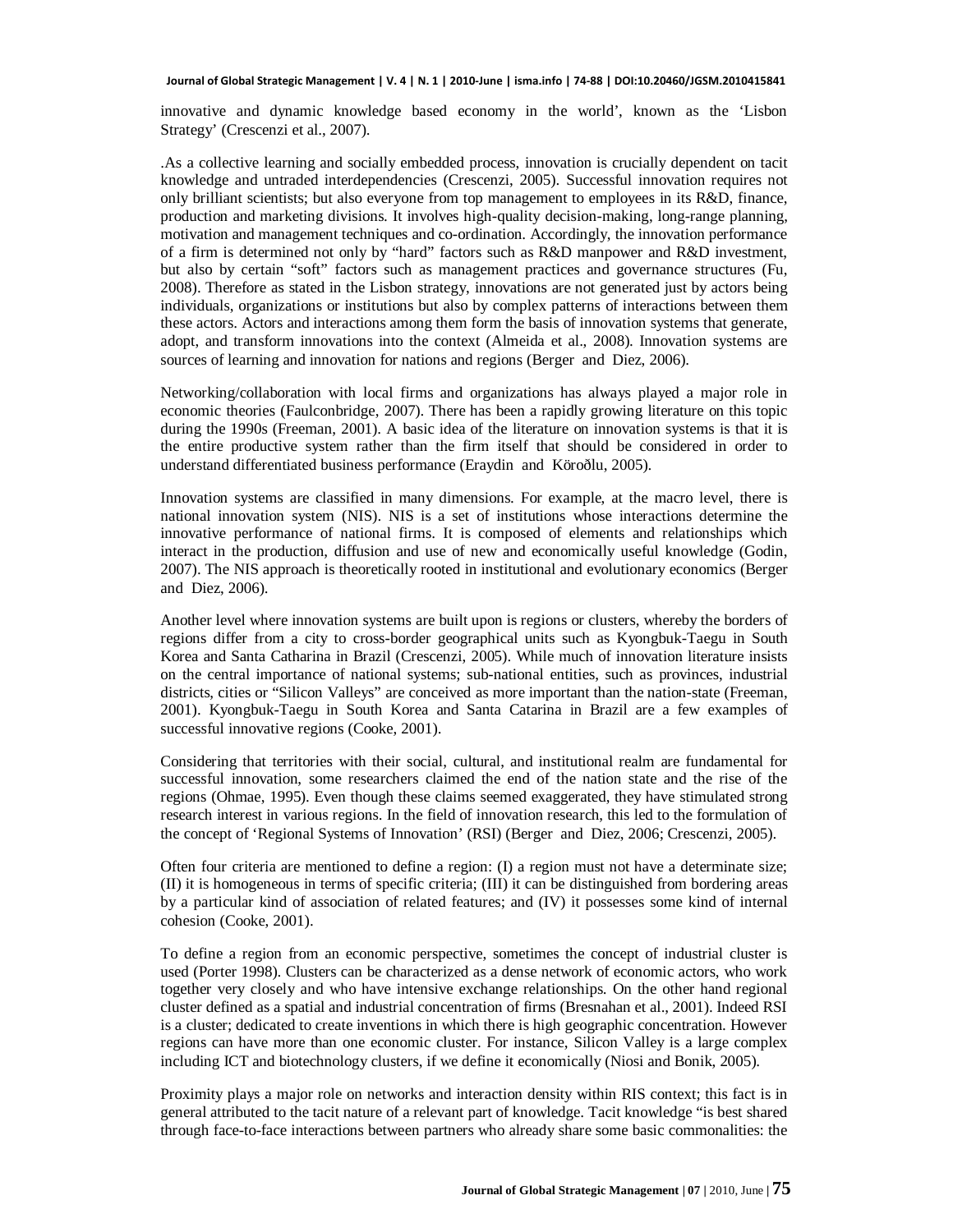same language, common "codes" of communication and shared conventions and norms…" (Asheim and Gertler, 2005: 293). Although knowledge is a non-rival public production asset, which can generate positive externalities or spillovers to others; knowledge spillovers are geographically or regionally localized (Fu, 2008). As a set of economic, political and institutional relationships within a given geographical area, RSI (Asheim and Coenen, 2005; Niosi and Banik, 2005):

- I. creates dispersed interactions among heterogeneous agents
- II. generates a collective and interactive learning process
- III. offers a regional production structure or knowledge exploitation subsystem which consists mainly of firms, especially where these display clustering tendencies
- IV. provides a supportive infrastructure or knowledge generation subsystem which consists of externalities and market channels such as public and private research laboratories, universities and colleges, technology transfer agencies, vocational training organizations and foreign direct investment (FDI)
- V. leads to the rapid diffusion of knowledge and best practice.

Eraydin and Köroğlu (2005) highlight the additional benefits of a RIS: unique labor market conditions, flexibility through specialization and inter-firm co-operation, collaboration instead of competition, and subcontracting relations among vertically disintegrated firms specialized in different stages of production.

As it attracts FDI; labor market conditions is perhaps the most important feature of RSI. Foreign direct investment contributes to regional learning and innovation in four ways. First, research and development (R&D) and other forms of innovation created by foreign firms and R&D labs of multinational enterprises (MNEs) raise the innovation outputs in the region directly. Second, spillovers emanating from foreign innovation activities may affect the innovation performance of small and medium size enterprises (SMEs) in the region in which they operate. Third, FDI may have an effect on regional innovation capacity through competition effect. Finally, in addition to greater R&D investments by MNEs and their affiliates, FDI may contribute to regional innovation capabilities by means of advanced practices and experiences in innovation management and thus greater efficiency in innovation. However, it is important to remind that host regions effectively benefit from the advanced technology embedded in FDI if and only if the region has capability to identify, assimilate and develop useful external knowledge (Fu, 2008).

#### **CITIES**

Cities have been always important since the beginning of civilization. Even though Adam Smith's book was entitled "The Wealth of Nations" and his main concern was to investigate "the different progress of opulence in different nations", he nonetheless included a long discussion part of "The rise and progress of cities and towns since the fall of the Roman Empire" (Freeman, 2001). Globalization has affected the social and spatial changes in large cities and city regions. The concept of city-regions can be traced back to the "world cities" idea of Hall (1966) and to the "global cities" idea of Sassen (1991). The major cities all over the world are now facing pressures to rethink the impacts of policies for competitiveness and integration with the global economy on their sociospatial structures, after a period of entrepreneurial policies shaped by the notions of globalization (Eraydin, 2008).

City regions are major drivers in the global economy and they are themselves transformed by globalizing forces. Özdemir (2002) observes the technology based transformation economy, in which finance and producer services have an important share. City centers have become the key sites where the results of these transformations are apparent. Moreover as production becomes more science based, advantages such as developed research infrastructure, a highly qualified workforce or an innovative culture are becoming more important than natural resources, which means that a supportive environment for innovative companies can deliberately be created (Cooke, 2001).

Eraydin and Köroğlu (2005) also states that labor market conditions receives special attention in the context of clusters and innovation systems. Knowledgeable and qualified people are not evenly distributed in geographic area; they are placing greater demands on the city infrastructures that deliver vital services such as transportation, healthcare, education and public safety. Adding to the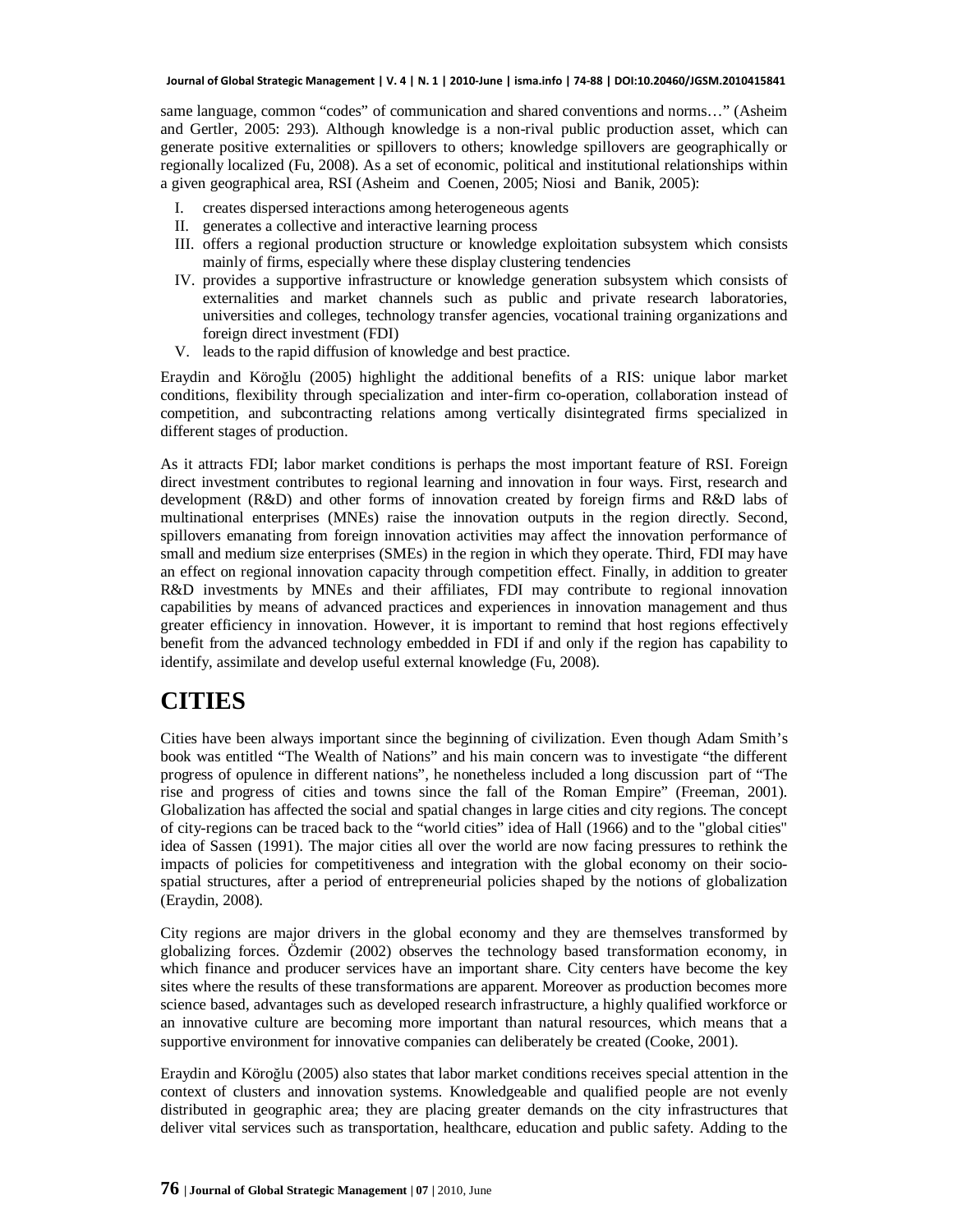strain are ever-changing public demands for better education, greener programs, accessible government, affordable housing and more options for senior citizens. For example a report from the IBM Institute for Business Value titled as "A Vision of Smarter Cities" declares that cities symbolize and centralize so many aspects of what will make for a better education, better healthcare, better water and energy use, better public safety, better transportation, and better government and so on. In the report, Vancouver (Canada), Melbourne (Australia) and Vienna (Austria) is ranked as the smartest cities in World. Accordingly these cities appear as important centers for qualified labour and migration.

In a multi-region open economy with high levels of population mobility, the map of human capital is being restructured by labor migration (Storper and Scott, 2009). For instance, the proportion of migrants in the population of the three provincial-level cities of China (i.e. Beijing, Shanghai, and Guangzhou) is around 17 to 20 percent of the total population (Cartier et al., 2005). Besides, human capital is in part created by means of education, training, on-the-job learning and broad processes of socialization. Human capital may also be created via interactions between appropriately matched or complementary individuals. In turn, the resulting stock of human capital of a city affects its economic performance in many ways (Storper and Scott, 2009).

Another reason why the highly skilled labor appears in large cities is that skilled workers may be more productive when surrounded by their peers (Noise and Blank, 2005). Thus, 'cities exist in part to facilitate learning between individuals who come into contact with one another' leading in turn to an urban wage premium (Storper and Scott, 2009). This constitutes another aspect of cities as innovation centers.

There are numerous studies showing how regions and cities outperform in terms of growth to their counterparts. Eraydin (2008) asserts that territorial cities have grown faster and have been able to increase their relative shares in the world economy. Niosi and Banik's (2005) study also shows that companies located in three largest provinces (Toronto, Montreal, and Vancouver) of Canada definitely perform better. Cooke (2001) discusses the successful regions of Massachusetts and California in creating their biotechnology and ICT clusters as well as Hollywood, Los Angeles and 'Silicon Alley' in New York in developing new media. Faulconbridge (2007) categorizes New York and London as 'learning and knowledge intensive cities'.

In fact it is the globalization; technologic transformation and migration of labor that result with the rise of the city regions. Moreover information technologies allow the formation of new forms of social organization and social interaction along electronically based information networks within city regions (Castells, 2000). Accordingly different types of city regions with different characteristics appear. Also on the basis of the intensity of their technology production, as measured by the R&D intensity, of technology use, intangible investments and human capital, industry categorization under the auspices of the OECD takes part in these different city region definitions and categorizations. Based on her comprehensive literature review, Eraydin (2008) categorizes the city territories into six dimensions as shown in Table 1. There are global cities, learning regions, informational cities, traditional industrial districts, high technology industrial districts, challenging cities and platforms of cheap labor. A brief definition of each category is given below:

- I. Global cities: Global cities emphasize increasing attraction of cities due to increasing global functions, massive migration, and employment for both skilled and unskilled workers. As mentioned above the labor force is an important competitive asset as its size, characteristics and quality determine the level of competitiveness of a certain city and its integration within the global economy.
- II. Learning regions and informational cities: This kind of city regions stresses increasing knowledge and innovation capacity, specialization, increasing opportunities for skilled manpower and people with talents.
- III. Traditional industrial districts: Main features include production for external markets, increasing flexibilities and the use of social capital, networking among local actors and increasing employment opportunities.
- IV. High technology industrial districts: Technological capabilities and innovation become the basis of production and thus require highly skilled manpower. There is specialization in hightech activities.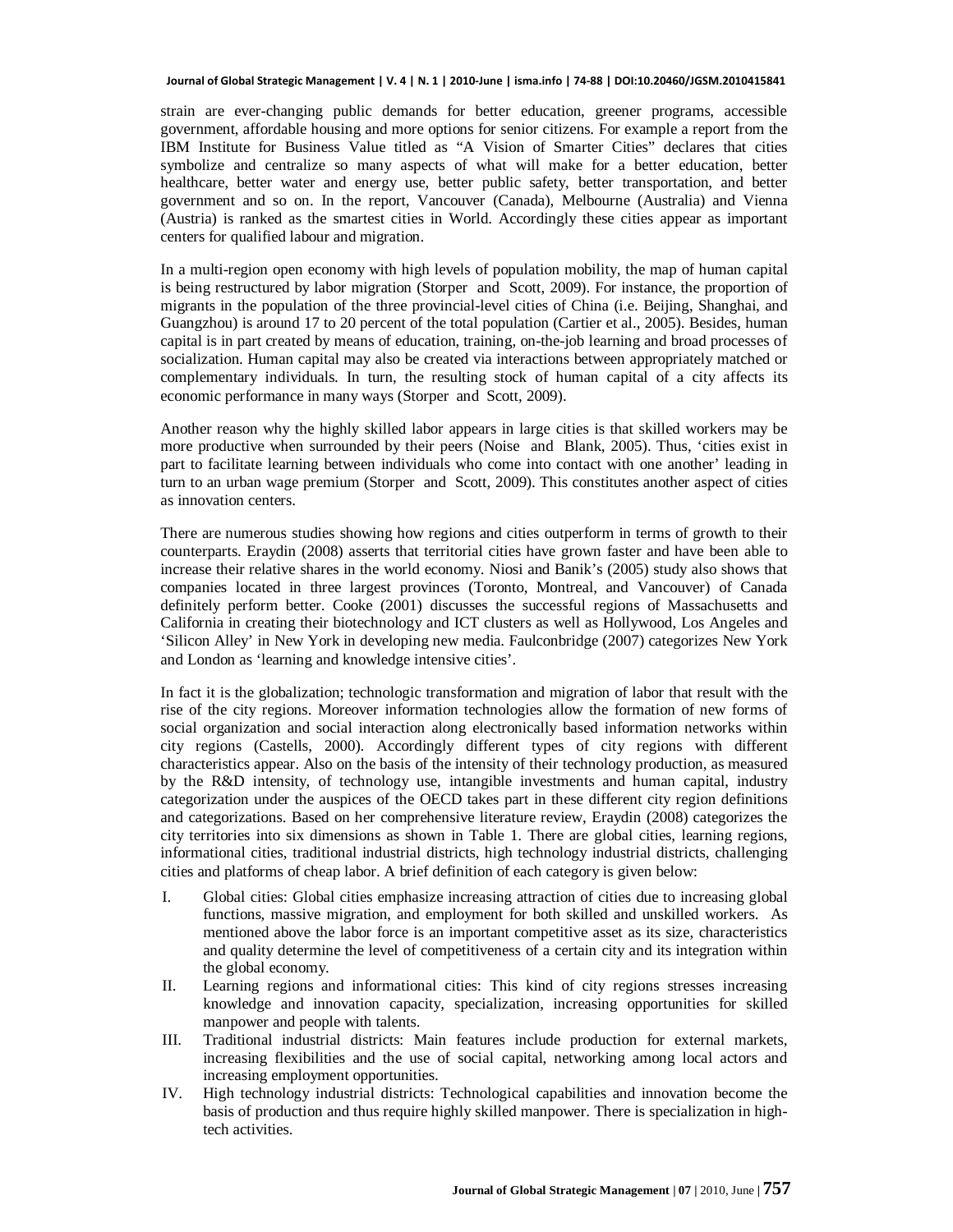- V. Challenging cities: These cities integrate into the global economy by both traditional and new/high-technology economic activities. Challenging cities use mixed strategies.
- VI. Platforms of cheap labor: This kind of city regions involves integration in the global economy with cheap labor resources. There are increasing employment opportunities in lowwage and informal work.

Eraydin's classification concerning the city regions is a useful guide to determine the current position of a city and to make a roadmap for future. Similar to Shangai that is a leading production, commercial and financial center, Istanbul is economic and technological locomotive of Turkey. The following section analyzes Istanbul on the basis of Eraydin's classification.

#### **Table 1. City Types and their Sources of Competitiveness, Economic Growth and Restructuring (Eraydin, 2008)**

|                                                                             | The sources of competitiveness                                                                                                                                                                   | <b>Economic growth and restructuring</b>                                                                                                                      |
|-----------------------------------------------------------------------------|--------------------------------------------------------------------------------------------------------------------------------------------------------------------------------------------------|---------------------------------------------------------------------------------------------------------------------------------------------------------------|
| Integration with<br>command functions                                       |                                                                                                                                                                                                  |                                                                                                                                                               |
| <b>Global cities</b>                                                        | The intersection of different types of global networks<br>Global command functions<br>Centres of capital accumulation<br>Concentration of specialized producer services                          | Increase in high value-added services; banking and finance,<br>legal and accountancy services, consultancy, telecommunica-<br>tions, R&D and higher education |
| Territories integrat-<br>ing with knowledge<br>and innovation capac-<br>ity |                                                                                                                                                                                                  |                                                                                                                                                               |
| <b>Learning regions</b>                                                     | Medium of interaction for knowledge creation<br>Learning infrastructure<br>Institutions and networks that facilitate the circulation<br>of ideas and creative knowledge                          | Specialisation in new fields and competitive activities<br>Increasing relations between business and universities                                             |
| <b>Informational cities</b>                                                 | Acting as a source of information and dissemination of<br>information to the whole world by global Networks                                                                                      | Increasing importance of storage and dissemination of infor-<br>mation<br>Building new external networks                                                      |
| Integrating with<br>production capacities                                   |                                                                                                                                                                                                  |                                                                                                                                                               |
| Traditional indus-<br>trial districts                                       | Flexible production organization, local production<br>networking, collaborative relations<br>Social networks and social capital<br>Quick response to changing demand conditions                  | Increasing specialization and clustering<br>Innovativeness based on both tacit and codified knowledge                                                         |
| Integration with<br>technological capa-<br>bilities                         |                                                                                                                                                                                                  |                                                                                                                                                               |
| High-technology<br>industrial districts<br>Technopolis,<br>technoparks      | Infrastructure that facilitates innovation<br>Proximity to R&D centres<br>Clusters of high-technology firms<br>Networks of knowledge dissemination and creation<br>Availability of human capital | Development of innovation-oriented business<br>Following successful firms<br>Labor market recruitment and knowledge carriers                                  |
| Integration with both<br>traditional and new<br>functions                   |                                                                                                                                                                                                  |                                                                                                                                                               |
| <b>Challenging cities</b>                                                   | Dualistic economic structure and labor market<br>Sustained importance of mature and labor-intensive<br>manufacturing                                                                             | Increase in new (high-tech) manufacturing activities and<br>producer services                                                                                 |
| Integration with<br>cheap labor and<br>natural resources                    |                                                                                                                                                                                                  |                                                                                                                                                               |
| Platforms of<br>cheap labor                                                 | Cheap and abundant labor                                                                                                                                                                         | Expansion of the economy<br>Rise in foreign direct investment                                                                                                 |

### **ISTANBUL**

Istanbul is the biggest city in Turkey in terms of economic development and urban population growth. It has always been the centre of the national economy and, at the same time, an important international node within a large hinterland extending from Eastern Europe to the Middle East and from the Black Sea region towards central Asia. Moreover, after the disintegration of the Soviet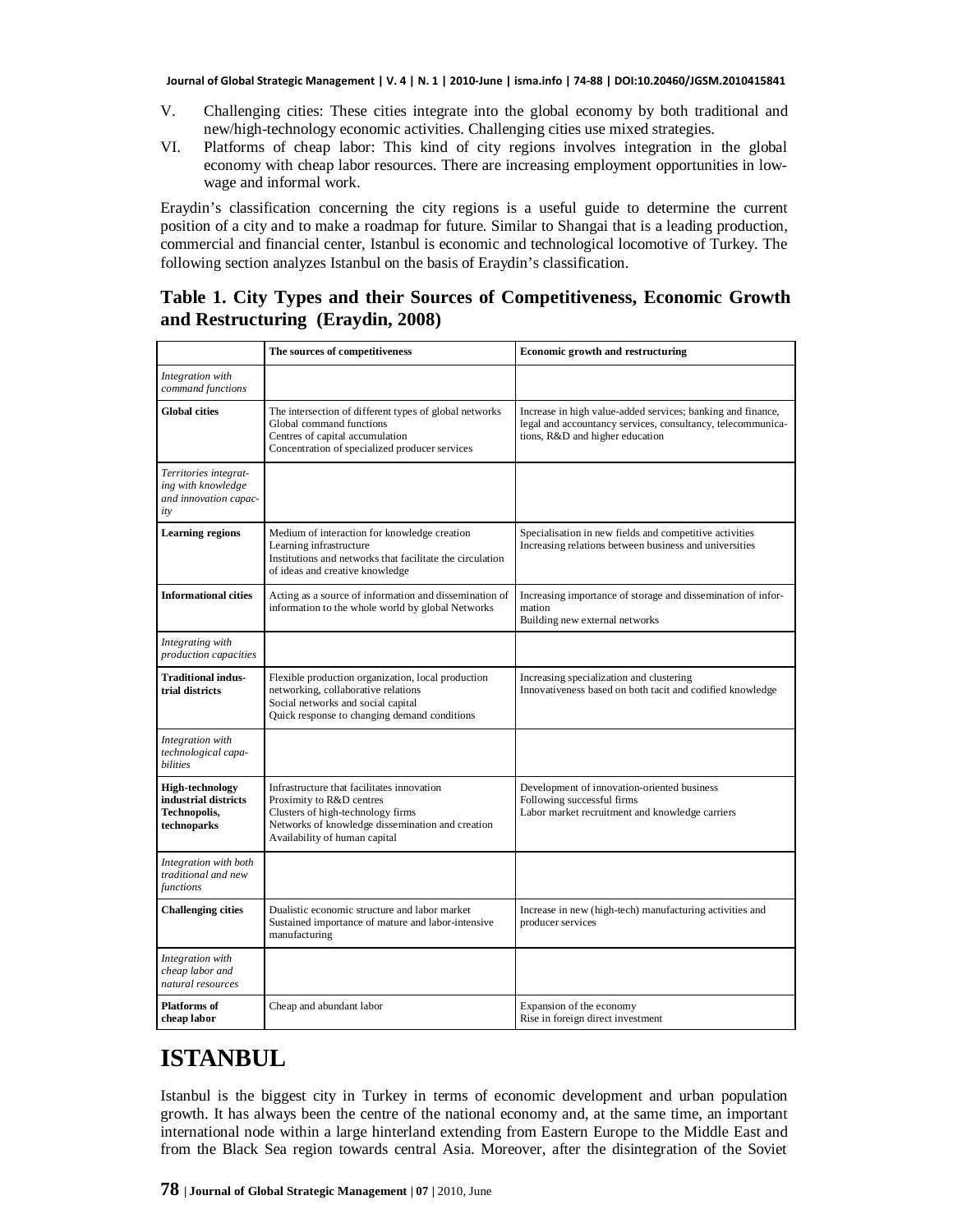Union in 1989, Istanbul has become the centre of the large hinterland formed by the countries bordering the Balkans, Caucasia, Turkic Republics, Middle East and the Black Sea (Berkoz and Eyüboðlu, 2007). But which competitive assets make Istanbul attractive for becoming an innovative city? A brief background on Istanbul's competitive assets will consist of five dimensions: labor force, industrial and trade structure, FDI, technological infrastructure, and firm level technological competence.

### **Labor Force**

The total population of Istanbul was seven million in 1990 and 12.7 million in 2008, the most crowded city among 81 cities in Turkey (TÜÝK, 2008). This large population is highly diversified and well educated: 93 percent of its population is literate and almost 12 per cent of its graduates are university-graduates. 10 per cent of all university students in Turkey are in Istanbul. In addition, Istanbul has attracted migrants from several countries as well as from different parts of Turkey. On the average, the city intakes 400 thousand people every year (TÜÝK, 2000). The migration of scientific and technical personnel from different regions of Turkey and abroad, on the other hand, made the city attractive to foreign investors due to its supply of qualified labor. Considering that the main characteristics of cities is the availability of qualified labor (Niosi and Blank, 2005), Istanbul has a strong asset.

The first study that compares the competitiveness of Turkish cities is conducted in 2007 to create a Turkish urban competitiveness index (EDAM, 2009). EDAM uses six dimensions in measuring the competitiveness of cities in Turkey as follows: I) Human capital, II) Physical infrastructure, III) Social capital, IV) Economic efficiency index, V) Labor market index, VI) Creative capital index. Among all Turkish cities, except creative capital index, Istanbul is ranked as the first city.

Following EDAM, International Competitiveness Research Association (URAK) created another Turkish urban competitiveness index in 2008 using four major criteria; human capital index, branding capability and innovation index, commercial ability and production potential index and accessibility index (URAK, 2008). Except human capital index, Istanbul is ranked as the first city among all Turkish cities. It is interesting to see Istanbul as the second city following Ankara in human capital index (URAK) or in creative capital city (EDAM). Both indexes have similar components such as technical staff per 1000 people, the ratio of R&D expenditure over R&D output for public, the ratio of R&D expenditure over R&D output for private sector, academic publishing per head.

Istanbul outperforms other cities in Turkey, however in order to determine the potential of Istanbul on a global innovation league, it is necessary to explore where Istanbul is ranked among global cities. In Beaverstock et al.'s (1999) study in terms of world-cities with values ranging from 1 to 12; Istanbul is a world city with 4 points along with other international cities of Atlanta, Barcelona, Berlin, Buenos Aires, Budapest, Copenhagen, and Hamburg. Indeed Beaverstock et al.'s (1999) study is a remarkable research investigating cities' global capacity or world cityness using four basic criteria:

- I. Cosmopolitan characteristics and the multinational corporate economy
- II. World cities and the new international division of labor
- III. The internationalization, concentration and intensity of producer services
- IV. World cities as international financial centers.

Furthermore the world city index of Beaverstock et al.'s (1999) is updated by Globalization and World Cities Study Group and Network in 2008. Istanbul seems to go up into a higher class from gamma world city with 4 points to alpha world city  $+$  a higher degree than Los Angeles.

To find the relative position of Istanbul within the world cities, Taylor's (2001, 2003) comprehensive research would also be a useful guide. In his study concerning the global city networks, Taylor (2001) collected data from 100 global service firms across 316 cities world wide.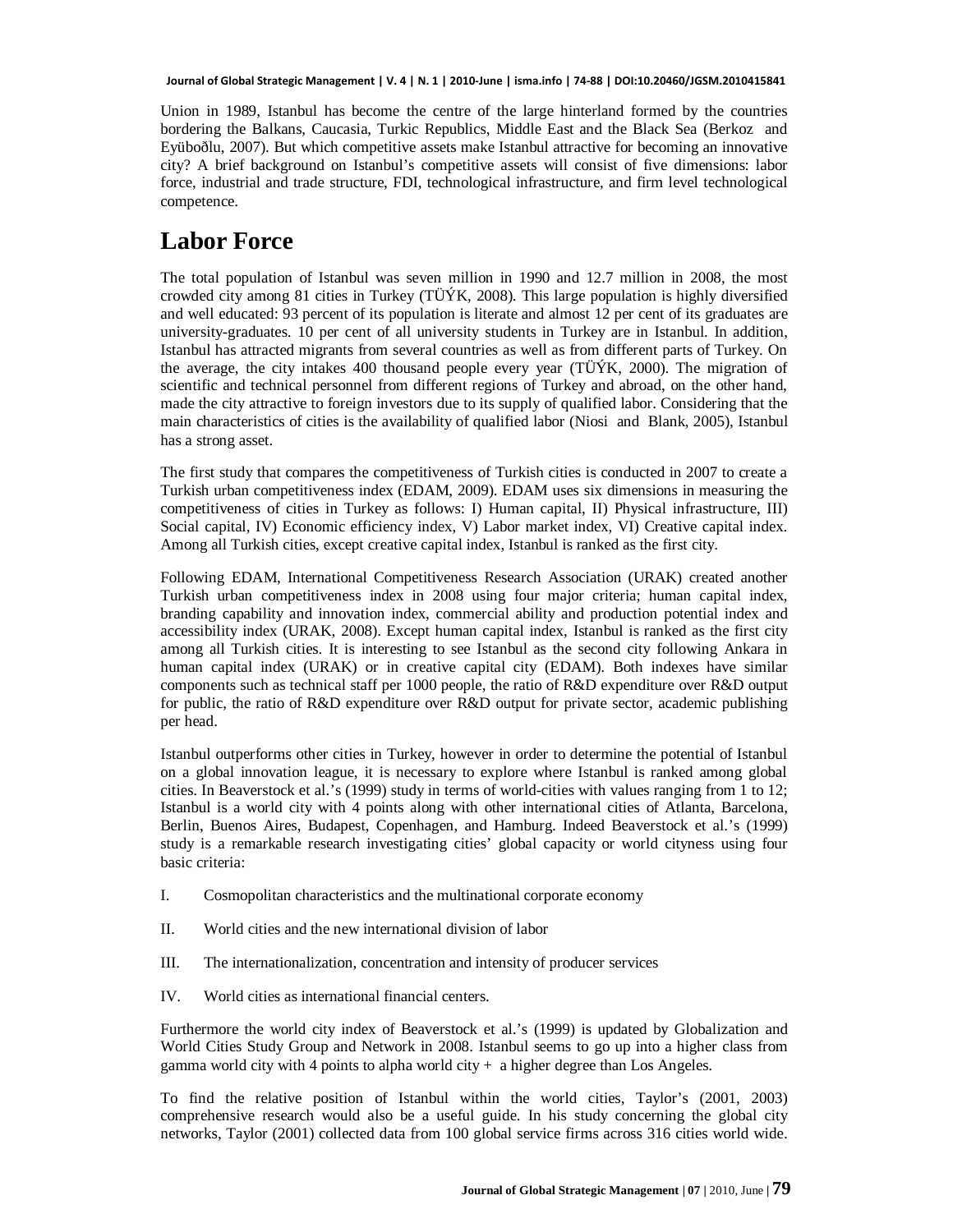Global service firms are defined as having offices in at least 15 different cities with at least one in each of the prime globalization arenas; northern America, Western Europe, and Pacific Asia. Firms so identified were from the following sectors: 18 in accountancy, 15 in advertising, 23 in banking/ finance, 16 in law, 11 in insurance, and 17 in management consultancy. Service values were allocated to cities in the range of 0 to 5 where '0' indicates no presence of a firm in that city and '5' indicates the city to be the most important location for that firm (i.e. its headquarters). From this data, the global network connectivity of a city is computed from the products of its service value for each firm with that firm's service value for each other city. Summing these products over all firms in a city produces a gross value of its global network connectivity. Istanbul is ranked as the 35th city in global network connectivity in 2000 (Taylor, 2001) and 29th in 2008 (Derruder et al, 2009).

### **Industrial and Trade Structure**

Istanbul generates 27,5 per cent of total Turkish value added and its gross domestic product (PPP) per capita is 10352 dollars in 2008 that is nearly 50 per cent higher than the corresponding value for the country (TÜÝK, 2010). Istanbul creates 3.3 million jobs, 15 per cent of total employment in Turkey. Agricultural employment is almost non-existent (0.35 % of total agricultural employment in Turkey). Industry is the main employee sector, corresponding 28 per cent of total Turkish industrial employment; while services constitute 20 per cent of employment in services sector in Turkey (KOSGEB, 2005). In terms of both services and industrial employment, Istanbul ranks first among 81 cities.

Manufacturing industry still generates almost one-third of employment opportunities in Istanbul, although there has been a slight decrease in this ratio from 1980 to 2000 (in 1980 it was 35.8 per cent), which indicates the importance of the manufacturing industry in the economic base of Istanbul, like many European cities (Kazepov, 2005). The industrial structure of Istanbul lays in mature industries such as textile, mechanical and chemical industry. According to TOBB reports for Istanbul (2005, *[www.tobb.org.tr](http://www.tobb.org.tr/)*), textile with 275 thousand employees ranks first; and it is followed by mechanical industry with 146 thousand employees, chemical industry with 78 thousand employees. Textile is the main sector, corresponding 34 per cent of total Turkish textile employment. The employment regarding the scope of business are given below

| <b>SCOPE OF BUSINESS</b>     | <b>ISTANBUL</b> | <b>TURKEY</b> | <b>ISTANBUL</b> $(\% )$ |
|------------------------------|-----------------|---------------|-------------------------|
|                              |                 |               |                         |
| Food Industry                | 42.220          | 382.180       | 11,05                   |
| Textile Industry             | 274.682         | 807.610       | 34,02                   |
| Furniture Industry           | 10.024          | 75.513        | 13,31                   |
| Paper and Printing Industry  | 23.891          | 65.854        | 36,28                   |
| Chemical Industry            | 78.480          | 270.268       | 29,04                   |
| Non Metal Industry           | 16.327          | 138.251       | 11,81                   |
| Metal Industry               | 19.445          | 106.387       | 18,28                   |
| Mechanical Industry          | 146.036         | 496.764       | 29,40                   |
| Other Manufacturing Industry | 15.959          | 24.494        | 65,15                   |
| <b>TOTAL</b>                 | 627.064         | 2.367.321     | 26.049                  |

|  | Table 2. Employment regarding the scope of business. (TOBB, 2005) |  |  |  |
|--|-------------------------------------------------------------------|--|--|--|
|  |                                                                   |  |  |  |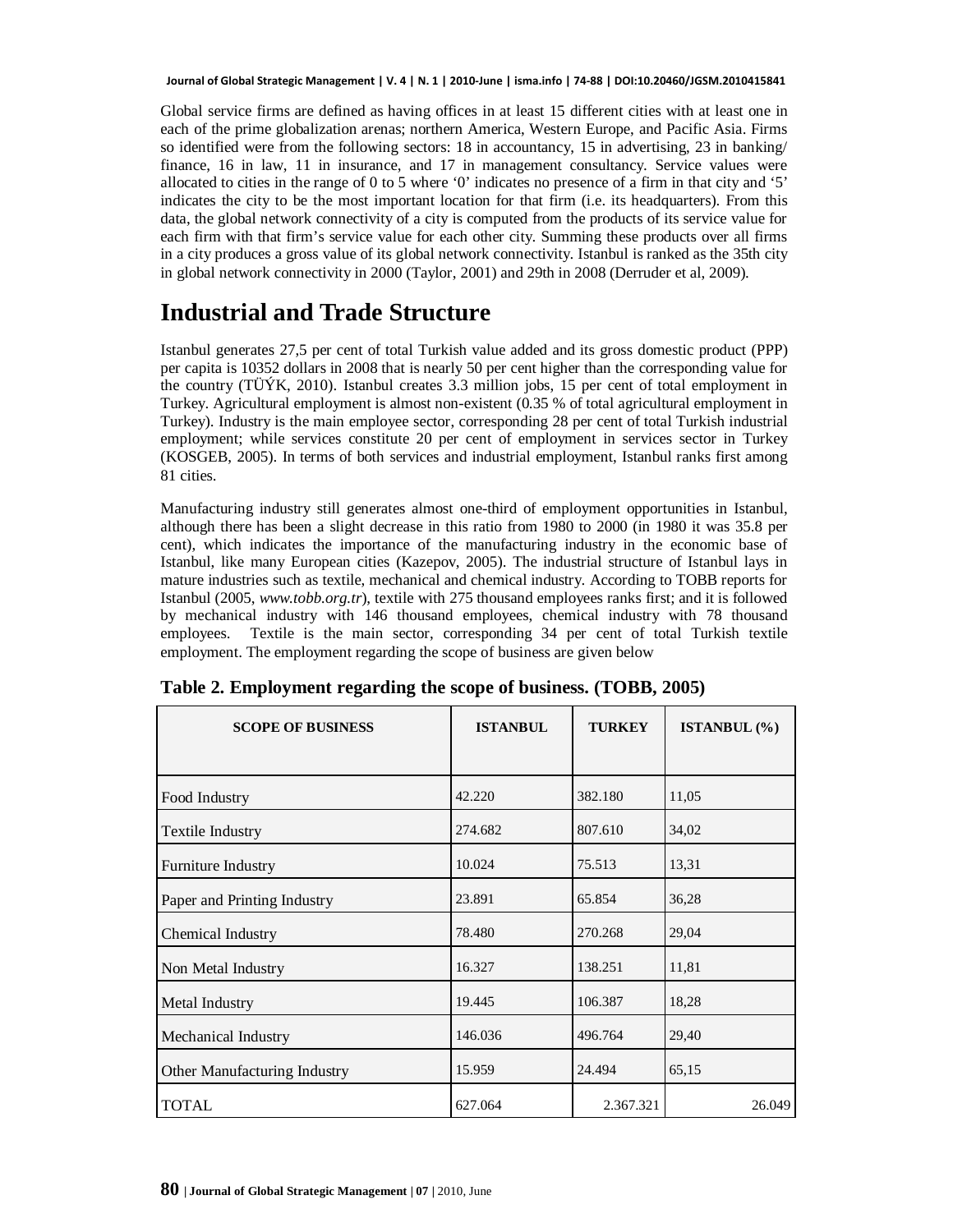Among service sectors, Istanbul is the leading city in banking and accounting sectors. As Taylor (2003) declares that Istanbul ranks as 21st city at banking network connectivity in the whole world. Istanbul provides 45 per cent of total Turkish bank deposits and uses 43 per cent of total Turkish bank credits. Moreover Istanbul has the potential to be banking and finance center not only for Turkey but also for the region. There are five main topics to consider a city as a finance center: the size of the economy, qualified labor, legal regulations, the development of banking and finance sector, and physical infrastructure.

There are various support institutions in Turkey to support industrial production. Istanbul has eight active industrial zones out of 258 in Turkey and one more industrial zone is under construction (TOBB, 2009). Moreover Istanbul has nine small industrial areas out of 439, which host 2.272 SMEs with a total employment of 21 thousand.

Exports from Istanbul have risen from US\$18 billion in 2001 up to US\$35.9 billion in 2004, which represents approximately a 2 times increase in 4 years. On the other hand imports from Istanbul have risen from US\$ 22 billion in 2001 up to US\$ 60 billion in 2004, which represents approximately a 3 times increase in 4 years (TÜÝK, 2008). Istanbul generates 43,2 % of Turkish exports mainly based on manufacturing industry (45,8 per cent of Istanbul`s total exports) and 62.8 % of imports again mainly based on manufacturing industry (49,07 per cent of Istanbul's total imports) (Berkoz and Eyüboðlu, 2007); thus without a doubt Istanbul is highly internationalized.

### **FDI**

As mentioned before FDI is an important channel for transfer of technology to developing countries, since modern and advanced technologies introduced by multinational firms can diffuse to domestic firms through spillovers (Berkoz and Eyüboğlu, 2007; Lenger and Taymaz, 2006). Istanbul ranks high for FDI in Turkey. Turkey attracts US\$ 17,5 million foreign direct investment with 9749 firms. 75.39% of Turkey's total capital investment (almost US\$ 13,5 million), and 63.29% of the total number of firms (6170) in Turkey are in Istanbul. The distribution of FDI in Istanbul according to the origin of country groups show that more than half of FDI investments come from OECD countries (Berkoz and Eyüboğlu, 2007).

### **Technological Infrastructure**

Istanbul is the capital of high education in Turkey. Out of 100 universities in Turkey, 27 of them are located in Istanbul and each year new universities are established (YÖK, 2009). Almost all high quality universities in terms of research and publications are among these universities.

Besides the existence of high education institutions, Istanbul also hosts a number of wellfunctioning technology development centers and incubators. Today technopolis, technology development centers and incubators are considered to be important areas for technological progress. For example the most famous technopark Silicon Valley is built around Stanford University in 1950. Many global firms such as Google, Intel, Adobe Systems, Yahoo and VeriSign exist in Silicon Valley (Elitaş et al., 2007). That is why technoparks around the world tries to establish their own Silicon Valley models. Today there are more than 800 technoparks, technopolis and technology development centers in the whole world (Zhang, 2008).

The establishment of the first technopark in Turkey happens to be in Istanbul, established in 1986 as a result of mutual efforts of Istanbul Technical University and Istanbul Chamber of Commerce in 1986. This technopark is still working as Istanbul Technical University Technology Development Center. In 2009, there are twenty technology development centers in Turkey and five of these centers are located in Istanbul around universities namely Bosporus University Technology Development Center, Fatih University Technology Development Center, Istanbul Technical University Technology Development Center, Istanbul University Technology Development Center and Yıldız Technical University Technology Development Center. Moreover 3 of 18 incubators are located in Istanbul: ITU Arī Technocity, Istanbul University Technology and Innovation Center and Yildiz Technical University and Innovation Center. There is a dominance of software firms in these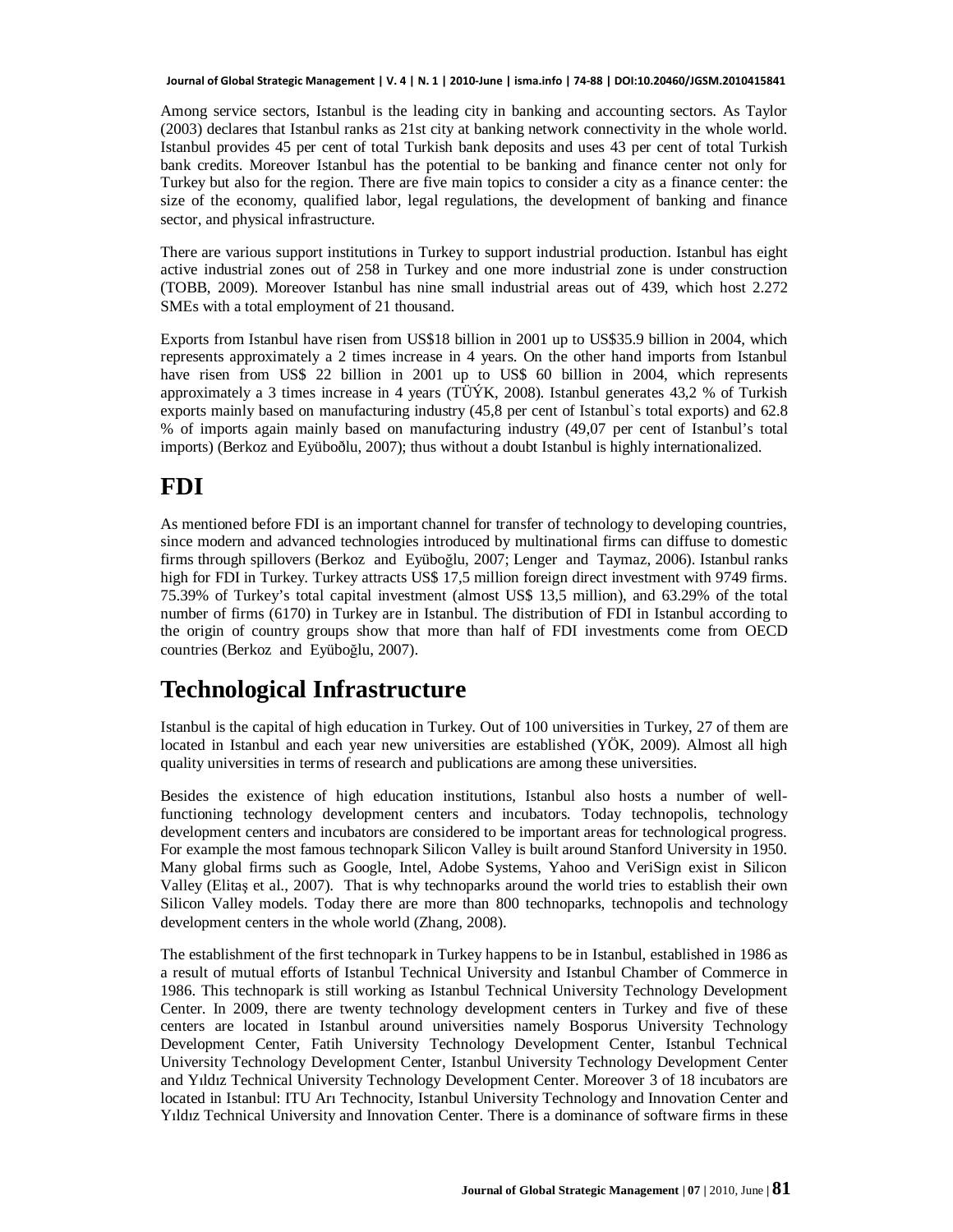incubators. For instance 50 of total 59 firms in ITU Arý Technocity are operating in software industry (Elitas et al., 2007).

## **Firm Level Technological Capabilities**

Considering the firm level technological capabilities Istanbul appears to be the first city in Turkey. According to the URAK's Urban Competitivenes Report, Istanbul has the highest score at trademark capability and innovativeness index.

 In terms patents applications and the number of patents issued, Istanbul ranks first as shown in Table 3. The nearest city to Istanbul's patent performance is Ankara but there is a huge gap.

| <b>City</b>         | <b>Patent application</b> | $\%$ | <b>Issued patents</b> | $\frac{6}{6}$ |
|---------------------|---------------------------|------|-----------------------|---------------|
| Istanbul            | 1057                      | 47   | 187                   | 55            |
| Ankara              | 269                       | 12   | 33                    | 10            |
| İzmir               | 122                       | 5    | 25                    |               |
| <b>Bursa</b>        | 119                       | 5    | 16                    |               |
| Konya               | 69                        | 3    | 8                     | 2             |
| <b>Turkey Total</b> | 2268                      | 100  | 337                   | 100           |

 **Table 3. Patent numbers, 2008 (Turkish Patent Institute, 2009).**

In addition to patents, Istanbul companies are active in "utility model", "trademark" and "industrial design" applications as well. They represent over the half of trademarks (%52) out of 61 thousand trademark applications and again over the half of trademarks (%52) of 36 thousand issued trademarks made in Turkey in 2008. For the utility models Istanbul companies again embody almost the half of utility models (43%) out of three thousand utility model applications and almost the half of utility models (47%) out of a thousand and ninety issued utility models. Further, Istanbul companies represent half of the industrial designs (%50) out of six thousand design applications and again half of the industrial designs (50%) out of six thousand issued designs (Turkish Patent Institute, 2009).

## **CITIES IN THE GLOBAL MAP**

The city rankings do not include innovation and technological capabilities however some cities are well known for their innovativeness. Therefore by studying innovative cities, it might be possible to generate a set of proxy measures that will help to benchmark Istanbul with innovative cities. This explorative attempt might be the base for designing some alternative strategies for Istanbul. Due to space limitations, the paper will mention three examples, one from a developed country and two from developing countries that might be illuminating examples for Turkey.

## **The Cambridge Region**

Considering the rapid growth since the 1960s of a substantial cluster of technology based SMEs covering settlements located up to 15 miles around the city of Cambridge. Cambridge appears as a city region with science base and social networks embodied in Cambridge University (Keeble et al., 1999; Longhi, 1999). Cambridge example seems to have five key mechanisms supporting its innovativeness (Keeble et al., 1999):

- *I. High technology firms from different industries gather in Cambridge region*
- *II. University focused:* The cluster is historically focused on the University of Cambridge with its global reputation for research and scientific activity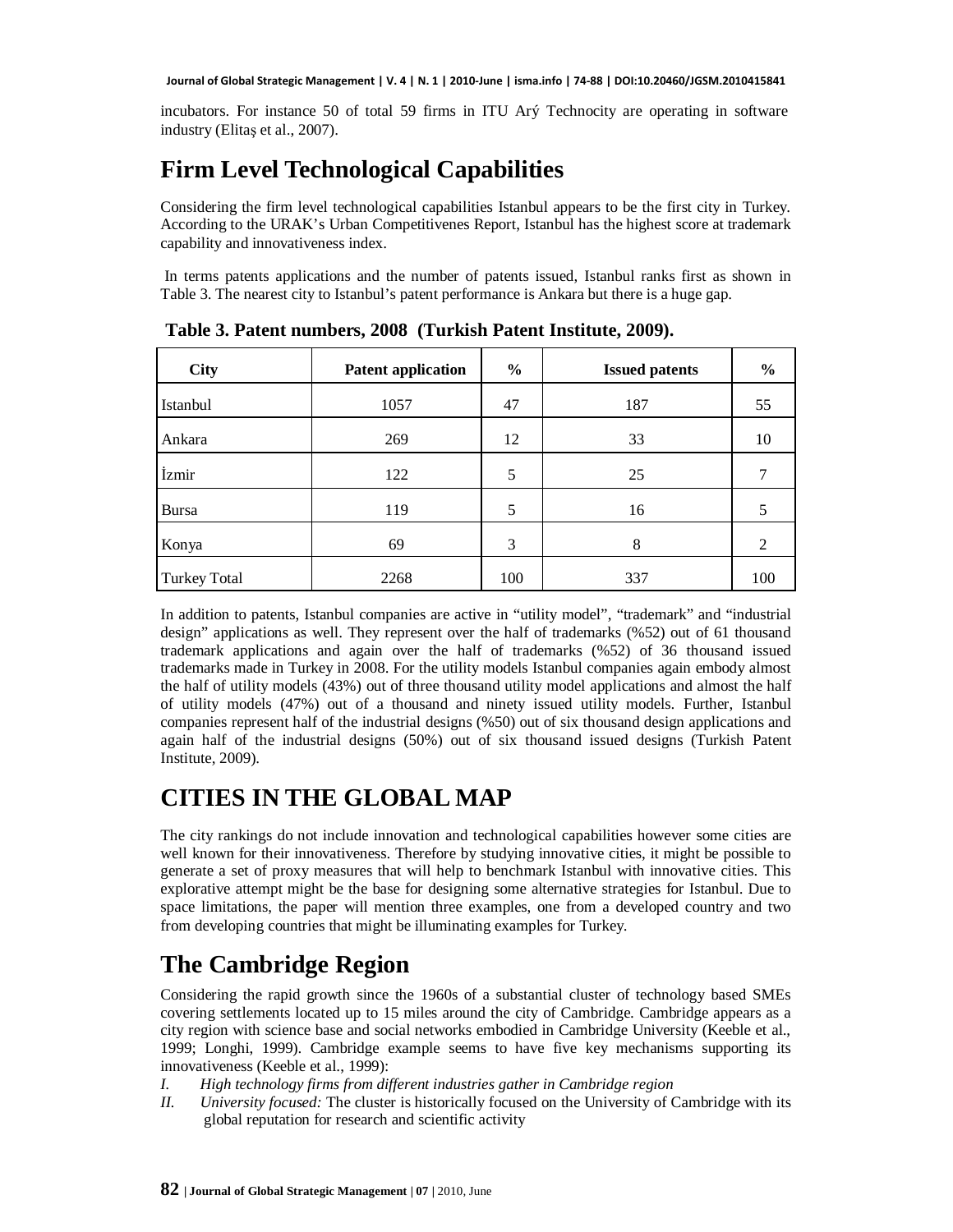- *III. Networking and collaboration:* The cluster exposes the frequency and importance of inter-firm collaboration, networking and interaction,
- *IV. Regional learning:* Regional learning occurs with local movement and spin-off of embodied technological and managerial expertise in the form of entrepreneurs. Moreover there is a flow of research and professional staff between local firms and university.
- *V. In Cambridge region* technology intensive SMEs can perhaps be inferred from the outcome of a high frequency of close inter-firm links.

Cambridge city region emphasizes regional learning and inter-firm networking and collaboration around Cambridge University. It seems that regional learning is an important theme for any region to be ranked as innovative (Lawsen and Loren, 1999).

#### **New York City**

In following rounds of economic development, New York slowly secured its dominance over rival metropolises (Batten, 1995). Since 1980s the most innovative city in the US is New York; Approximately 20 %, of the total number of innovations in the country is attributed to firms in the greater New York City area (Longhi, 1999). The major features of New York are given below:

- *I. Center for qualified labor* from both US and the whole world.<br>*II. Flexible clusters:* The banking and financial services of New
- *II. Flexible clusters*: The banking and financial services of New York represent the outputs of clustered flexible production networks that are strongly tied to world markets (Scott et al., 2001). In addition, there is a variety of clusters and sectors in New York such as creative arts, banking and finance and "Silicon Alley" with media companies (Cooke, 2001).
- *III. Intensity of learning and knowledge*: the regional practices of learning that influence the competitiveness of firms in New York is deeply supported (Faulconbridge, 2007).
- *IV. Network connectivity* New York is the first city of the US and second city in the the world after London according to the global network connectivity (Taylor and Walker, 2001).
- *V. The presence of external economies arising from inter-firm linkages*: It is the presence of such linkages today which continues to fuel much of New York's growth as a financial services centre. Moreover some researcher suggests that there is a size and innovative capacity linkage in New York City (Batten, 1995).

As Porter (1998) showed that the US's competitive lead in innovation was predicated on the existence of regional innovation systems based in 'clusters', New York is based on effective clusters.

#### **Shanghai**

Shanghai has gained a substantial lead in developing an innovation environment with extensive global linkages and leading research institutions (Wu, 2007).

Recent changes in China's national innovation system have affected Shanghai's policy options. For nearly three decades (1949–1979), following the Soviet Union's model there was clear division of labor—public research institutes responsible for conducting the majority of research activities. More specifically Shanghai's efforts to establish a local innovation system mainly began in the 1990s and followed the national lead. The efforts aim to cultivate Shanghai's local innovation system fall into five categories (Wu, 2007):

- *I. Building a support infrastructure to facilitate commercialization of innovation*
- *II. Developing an adequate regulatory and legal framework and attracting great amounts of FDI*
- *III. Investing in human capital*.
- *IV. Nurturing universities and R&D institutions and increasing investment in R&D*
- *V. There are a variety of different kinds of industries*

The Shanghai Science and Technology Commission formulate and implements policies related to the city's S and T development. Accompanying the creation of the support infrastructure is a stable rise of investment in S and T. For example, expenditure in R&D has increased extensively, reaching over US\$ 2,5 billion in 2004 (Wu, 2007).

Moreover a great number of national S and T programs launched since the mid-1980s have had significant marks on the city. Above all, the designation of high-tech/science parks in Shanghai followed the launching of the national "863" and "Torch" programs, to promote the development of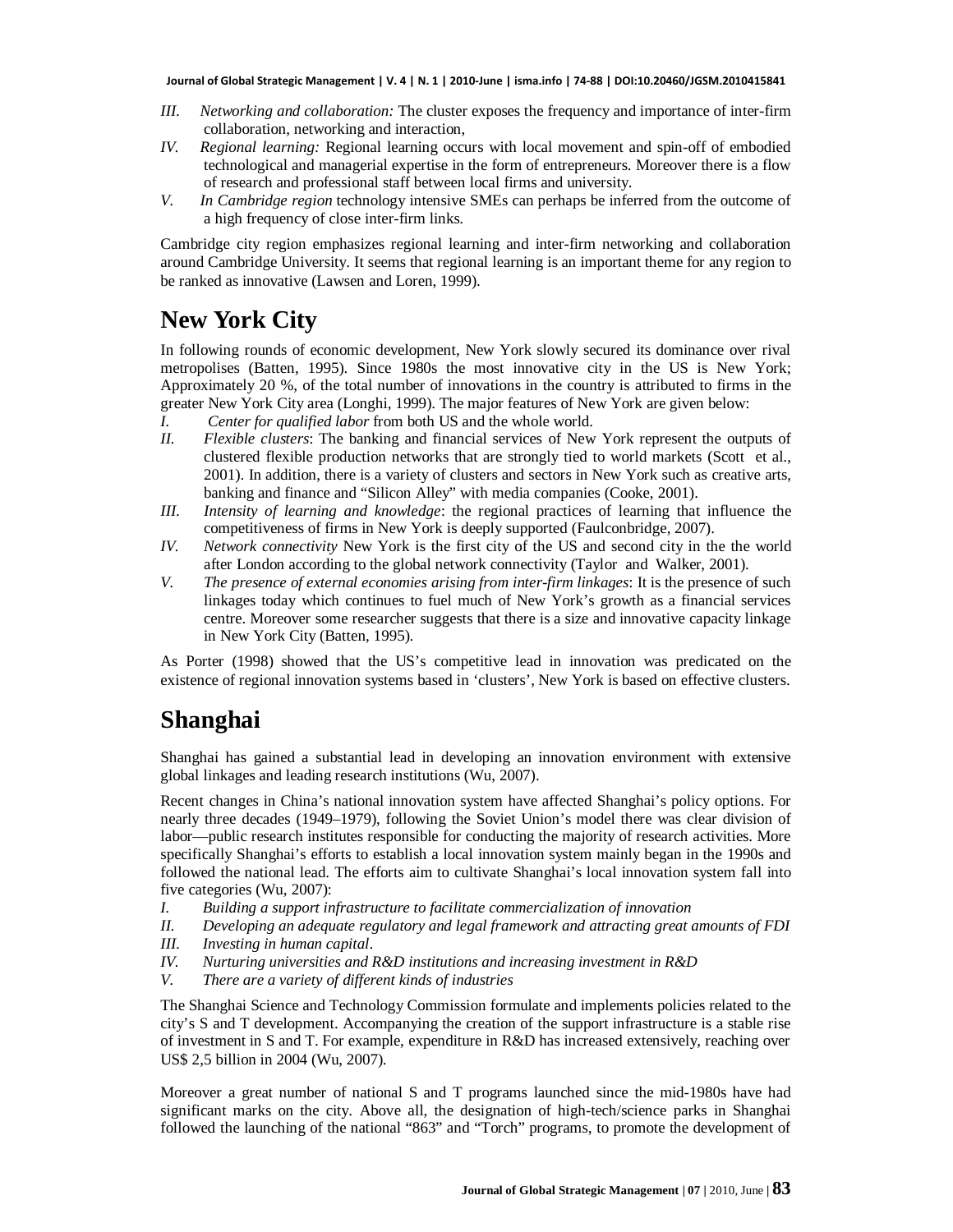high-tech industries. 4 Science parks are used as incubators for nurturing such industries and promoting research spin-offs like Caohejing High-Tech Park, Zhangjiang Science Park, Jinqiao Science Park, Shanghai University Science Parks, China International Textile Technology Development Zone and Jiading High-Tech Park. (Wu, 2007)

#### **Important Points from Three Exemplar Innovative Cities**

The examples of Cambridge, New York, and Shanghai have five common features that might highlight the critical success factors for cities like Istanbul searching to become innovative listed below:

- *I. Collaboration:* There is a great emphasize for collaboration and learning at regional level. "Cities exist in part to facilitate learning between individuals who come into contact with one another" (Storper and Scott, 2009). For example Cambridge region involves regional learning which is triggered by university based and entrepreneurial spin-offs. In Shanghai learning at regional level is supported by programs such as national S and T program.
- *II. Flexible clusters*: There are highly diverse clusters within these city regions; city regions offer many opportunities and facilities and qualified labor for these different kinds of high tech industries and clusters.
- *III. Infrastructure:* An appropriate infrastructure dedicated for innovation supports the region. Particularly, ICT infrastructure, transportation, energy and supporting institutions are very important for city regions. Technoparks and technopolis are also a critical part of any innovation infrastructure. Caohejing High-Tech Park, Zhangjiang Science Park, Jinqiao Science Park, Shanghai University Science Parks, China International Textile Technology Development Zone, Silicon Alley and Cambridge University are some examples. These institutions take part as a bridge and an incubator for supporting the firms operating in city regions.
- *IV. Labor:* These cities attract qualified labor. There are well established universities and employment opportunities within these cities.
- *V. Network:* A strong network is established between local firms, institutions and universities as well as international actors. For instance New York is always ranked as a second city for network connectivity. On the other hand Cambridge in Europe has this recognition and connectivity in many areas. The industrial infrastructures of Cambridge and New York take their roots from very old times (Cambridge in the times of industrial revolution and New York for last two centuries).

#### **CONCLUDING REMARKS: CHALLANGES FOR ISTANBUL**

In a global world in which the waves of globalization have forced the introduction of strategies to enhance innovativeness and competitiveness; the role of cities as a regional innovation centers becomes more and more significant. In recent years, there has been increasing concern over the formation and outcomes of cities as global innovation centers. Accordingly this paper investigates the potential of Istanbul in becoming an innovative city?

Istanbul has a chance to take part in the global innovation league. Considering the Eraydin`s (2008) categorization, Istanbul now is a challenging city with a dualistic economic structure and labor market where both traditional industries and emerging new (high-tech) manufacturing activities. If strategies are developed and applied at government and municipality level, Istanbul can increase its position in the hierarchy of global cities. In addition, its central and transit location between Europe, Asia and Africa and the Bosporus coupling Black Sea to Mediterranean Sea might provide Istanbul many other opportunities to become a global center for innovation (Taylor and Walker, 2001).

On the basis of success factors identified by analyzing three innovative cities namely Cambridge, New York, and Shanghai, the position of Istanbul might be summarized as follows: 1) Istanbul has qualified labor force but still low even compared to Ankara in Turkey; 2) collaboration and regional learning exist at moderate level; 3) infrastructure is the best with the Turkish standards but they are not yet world-level/state-of-the-art institutions; 4) networking/connectivity is low in Istanbul, given that it is the 35th city in global network connectivity (Taylor, 2003); 5) diverse industrial and clusters exist in Istanbul.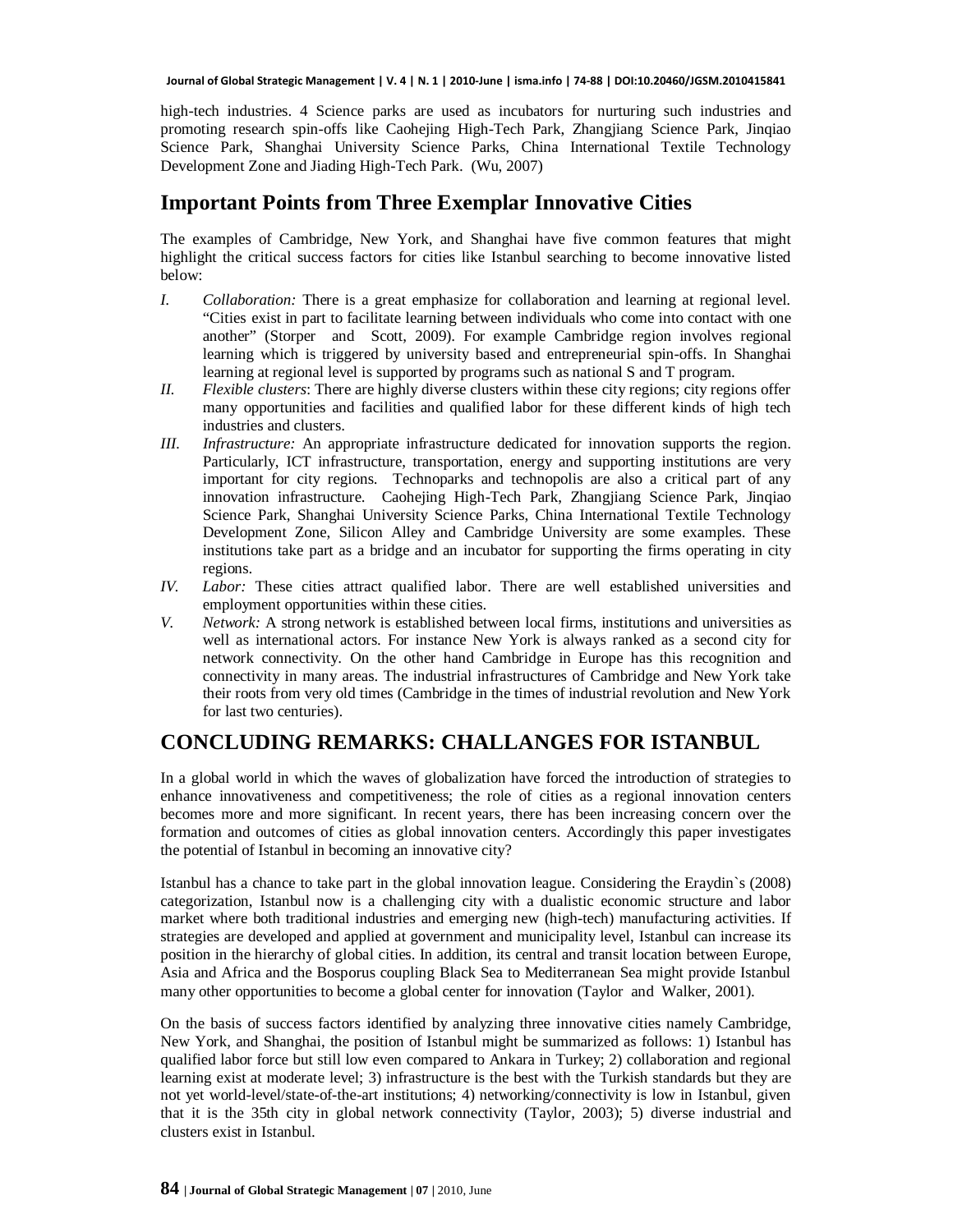Istanbul has a good base to become a global innovative city. If so, by following Eraydin's (2008) categorization, an appropriate and feasible strategy for Istanbul could be to follow a twocomplementary/mixing strategy: becoming a learning region and becoming a high-technology industrial district. So, the short term strategy is to use the existing base and develop absorptive capacity in companies and institutions. The learning capability will not only increase efficiency and generate confidence in companies' own skills but also it will motivate firms to take the next step for becoming a "creative follower". At the same time, all actors of Istanbul innovation system should try to establish a well-functioning system where the development and use of new technologies will accelerate the transformation of production systems. Based on this short term strategy that is a mixing strategy, it becomes possible to develop the long term strategy whose goal is to build a global innovative city with high levels of connectivity with the rest of the world.

Both short and long term strategies require explicit plans where entrepreneurs, small firms and the government should take part in so that becoming a creative follower becomes possible. This seems a long journey but Istanbul deserves to be in the list of global cities where innovation will be the core.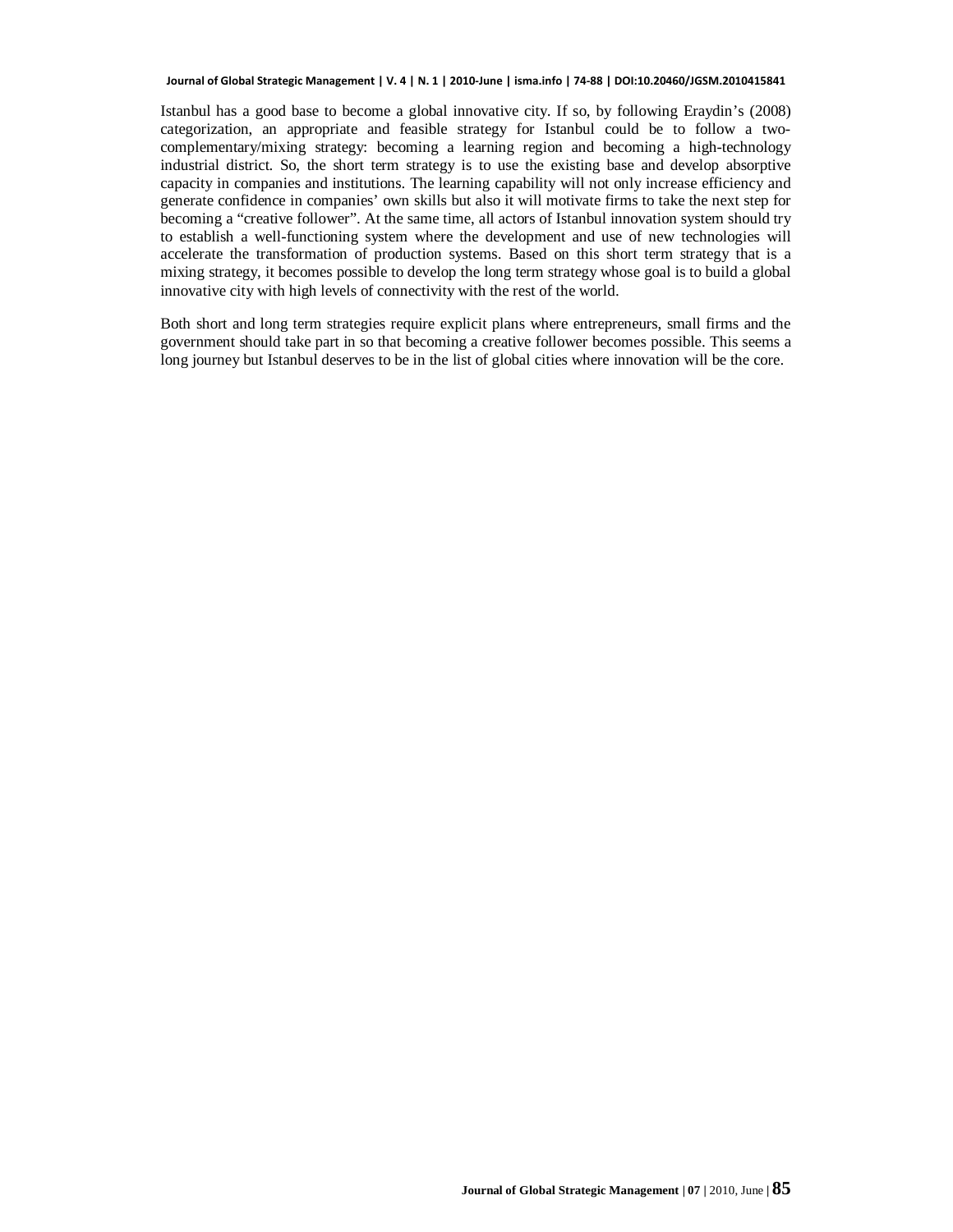### **REFERENCES**

Almeida, A., Figueiredo, A. and Silva M.R. (2008). From Concept to Policy: Building Regional Innovation Systems in Follower Regions. FEP Working Papers.

Asheim, B.T. and Coenen, L. (2005). Knowledge bases and regional innovation systems: comparing Nordic clusters. Research Policy, 34(8), 1173-1190

Asheim, B.T. and Gertler, M.S. (2005). The geography of innovation: regional innovation systems. In: J. Fagerberg, D. Mowery and R. Nelson, Editors, The Oxford Handbook of Innovation, pp.291– 317. Oxford University Press, Oxford.

Batten, D. F. (1995). Network Cities: Creative Urban Agglomerations for the 21st Century. Urban Studies, 32(2), 313-327.

Berger, M. and Diez, J.R. (2006). Do firms require an efficient innovation system to develop innovative technological capabilities? Empirical evidence from Singapore, Malaysia and Thailand. International Journal of Technology Management, 36(1/2/3), 267 - 285.

Berkoz, L. and Eyüboðlu, E. (2007). Intrametropolitan Location of Producer-service FDI in Istanbul. European Planning Studies 15(3), 357-381.

Bresnahan, T., Gambardella, A. and Saxenian A. (2001). Old Economy Inputs for New Economy Outcomes: Cluster Formation in the New Silicon Valleys. Industrial and Corporate Change 10(4), 835-860.

Cartier, C., Castells, M. and Qiu, J. L. (2005). The Information Have Less: Inequality, Mobility, and Translocal Networks in Chinese Cities. Studies in Comparative International Development, 40 (2), 9-34.

Castells, M. (2000). Toward a Sociology of the Network Society. Contemporary Sociology, 29(5), 693-699.

Cooke, P. (2001). Strategies for Regional Innovation Systems: Learning Transfer and Applications. Prepared for UNIDO World Industrial Development Report (WIDR)

Crescenzi, R., (2005). Innovation and Regional Growth in the Enlarged Europe: The Role of Local Innovative Capabilities, Peripherality, and Education. Growth and Change, 36(4), 471–507.

Derudder B., Taylor, P.J., Ni, P., De Vos, A., Hoyler, M., Bassens, D., Huang, J., Witlox, F. and Yang, X. (2009) Pathways of Growth and Decline: Connectivity Changes in the World City Network, 2000-2008. GaWC Research Bulletin 310, <http://www.lboro.ac.uk/gawc/publicat.html.>

EDAM. (2009). Türkiye için bir rekabet indeksi. EDAM ve Deloitte Türkiye ortak yayını.

Eraydin A. and Köroðlu B.A. (2005), Innovation, networking and the new industrial clusters: the characteristics of networks and local innovation capabilities in the Turkish industrial clusters. Entrepreneurship and Regional Development, 17, 237–266.

Eraydin, A. (2008). The Impact of Globalisation on Different Social Groups: Competitiveness, Social Cohesion and Spatial Segregation in Ýstanbul. Urban studies, 45(8), 1663–1691.

Faulconbridge, J.R. (2007). London's and New York's Advertising and Law Clusters and their Networks of Learning: Relational Analyses with a Politics of Scale?. Urban Studies, 44(9), 1635– 1656,

Freeman, C. (2002). Continental, national and sub-national innovation systems - complementarity and economic growth, Research Policy, Volume 31, Number 2, February 2002 , pp. 191-211(21)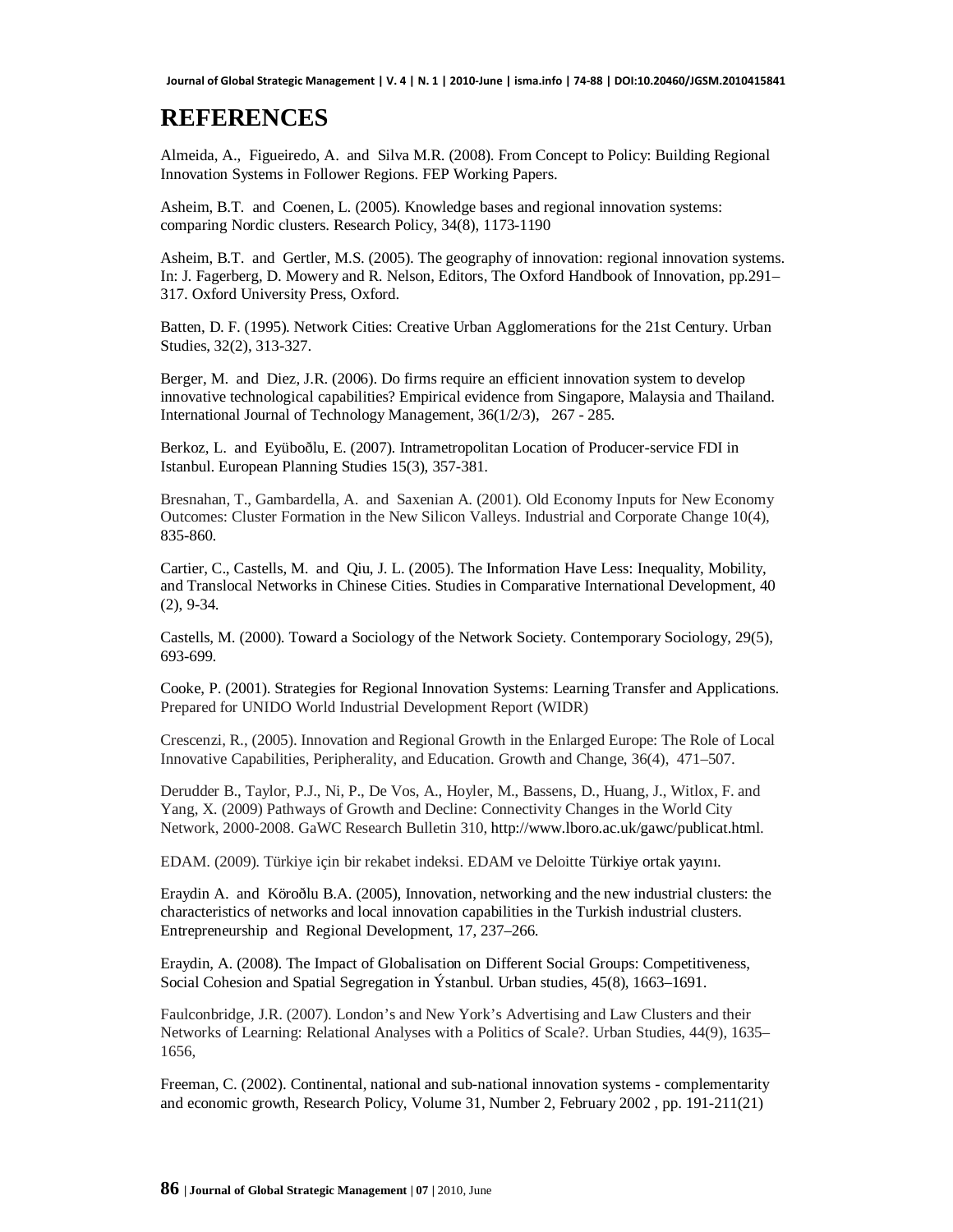Fu, X. (2008). Foreign Direct Investment, Absorptive Capacity and Regional Innovation Capabilities: Evidence from China. Oxford Development Studies, 36(1), 89-110.

Godin, B. (2007). What is Science? Defining Science by the Numbers, 1920-2000. Project on the History and Sociology of Science. Technology and Innovation Statistics, Montreal, INRS. http:// www. csiic.ca/PDF/Godin\_35.pdf.

Hall, P. G. (1966). The World Cities. London: Weidenfeld and Nicolson.

Jolly, D.R. (2008). Chinese vs. European views regarding technology assessment: Convergent or divergent?. Technovation, 28(12), 818-830.

Keeble, D., Lawson, C., Moore, B. and Wilkinson F. (1999). Collective Learning Processes, Networking and `Institutional Thickness' in the Cambridge Region. Regional Studies, 33(4), 319- 332.

Longhi, C. (1999). Networks, Collective Learning and Technology Development in Innovative High Technology Regions: The Case of Sophia-Antipolis. Regional Studies, 33(4), 333-342

Niosi, J. and Banik, M. (2005). The evolution and performance of biotechnology regional systems of innovation. Cambridge Journal of Economics, - CPES

Ohmae, K. (1995). The End of the Nation-State: the Rise of Regional Economies. New York: Simon and Schuster Inc.

Özdemir, D. (2002). The distribution of foreign direct investments in the service sector in Istanbul. Cities, 19(4), 249–259.

Porter, M.E. (1998). Clusters and the new economics of competition. Harvard business review, November-December, 77-92.

Prajogo, D.I.., Laosirihongthong, T., Sohal, A. and Boon-itt, S.(2007). Manufacturing Strategies and Innovation Performance in Newly Indsutrialised Countries. Industrial Management and Data Systems, 107(1), 52-68.

Sassen, S. (1991). The Global City: New York, London, Tokyo. Princeton: Princeton University Press

Scott, A.J., Agnew, J., Soja, E.W. and Storper M. (2001). Global city-regions. http:// www2.lse.ac.uk/geographyAndEnvironment/whoswho/profiles/storper/pdf/globalcityregions.pdf

Storper, M. and Scott, A. J. (2009). Rethinking human capital, creativity and urban growth. Journal of Economic Geography, 9, 147–167. systems—complementarity and economic growth. Research Policy, 31, 191–211.

Taylor, P. J. and Walker, D. R. F. (2001). World cities: a fi rst multivariate analysis of their service complexes, Urban Studies, 38, pp. 23–47.

Taylor, P. J. (2001). West Asian/North African cities in the world city network: a global analysis of dependence, integration and autonomy. Research Bulletin,58, GAWC, Loughborough University.

Taylor, P. J. (2003). European cities in the world city network. Research Bulletin 105, GAWC, Loughborough University.

Taymaz E. and Ozler Þ., (2005), "Labor Market Policies And Eu Accession: Problems And Prospects For Turkey", In Hoekman B. M. and Togan S., TURKEY: Economic Reform and accession to the European Union, pp.223-260.

URAK (2008). İllerarası Rekabetçilik İndeksi. Uluslararası Rekabet Araştırmaları Kurumu Derneği Yayınları.